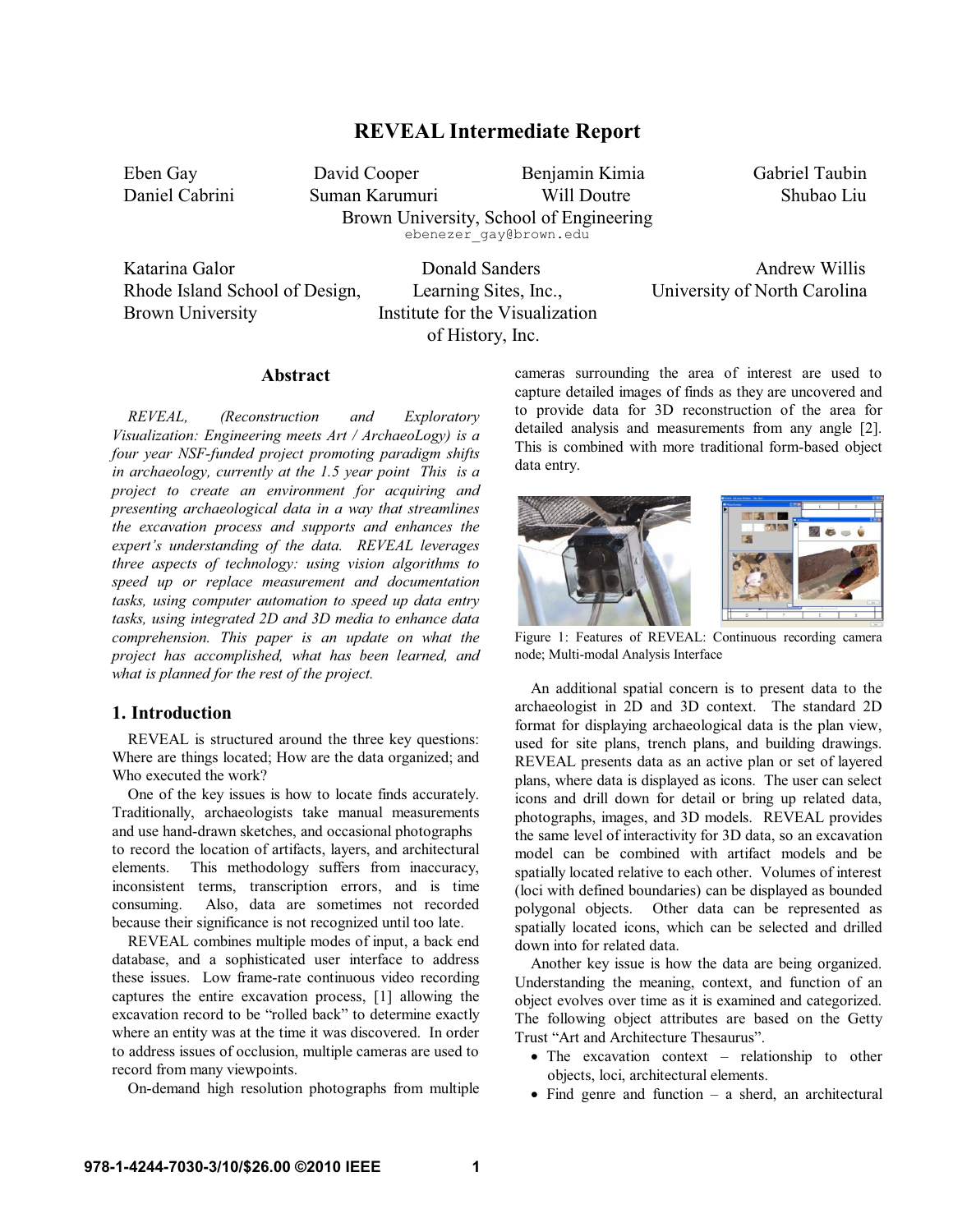detail, a coin, a structure, an assemblage such as a coin hoard

- Physical attributes color, size, shape, material
- Conceptual and iconographic attributes, what it represents, related religious or cultural concepts
- Activity Attributes processes or techniques that created it.
- The attributes are supported by the REVEAL database and the user can use the attributes to select and display objects in the REVEAL user interface.

Central to the excavation and recording process is the staffing. Participants of an excavation range from highly professional to lay people.



Figure 2: Example user role hierarchy

REVEAL uses role-based authorization to provide appropriate access to the individuals building the database, those who are analyzing the data, and the individuals managing the data. For instance, the area supervisor can create new artifact records, while the volunteer who is washing pottery can only update existing records.

year of the project focused on an alpha field-test of automated collection of video and high resolution photos, coupled with web-based entry of form data such as artifacts, walls, and excavation squares. [2]

As a test bed, we decided to instrument one 5x5 meter excavation square at the Apollonia-Arsuf excavation, a joint project of Brown University and the Institute of

Archaeology at Tel Aviv University. We designed a data acquisition system that consisted of three main parts, the automated camera system, the web-based form-entry interface, and the archaeological database.

The camera system consisted of five camera nodes. Each camera node had a pair of D-Link DCS 900 Ethernet video cameras and a USB-controllable Olympus SP-500UZ 6M-pixel camera. Each node contained control software running on a fit-PC Slim Diskless computer.

The camera nodes communicated with the command server and the file server over a hard-wired ethernet connection.

The Area Supervisor laptop ran a camera control application for calibration and parameter setting. The laptop also provided data entry through the form input web site hosted on the Command Server.

The laptop was connected to the command server and storage RAID by a WiFi link. Video, Photographs, and data were stored on the RAID.

The biggest challenge with a fixed-camera installation was budgetary. Covering the typical 4-5 active excavation areas of a site requires a large investment in equipment that is beyond the budget of the typical expedition.

The second largest challenge was the time and number of people required to set up the cameras every day and take them down at night.

Furthermore, getting a working structure to hold the cameras turned out to be more difficult than expected. In



Figure 3: Physical System

## **2. First Year Alpha Field Test**

REVEAL requires data in order to function. The first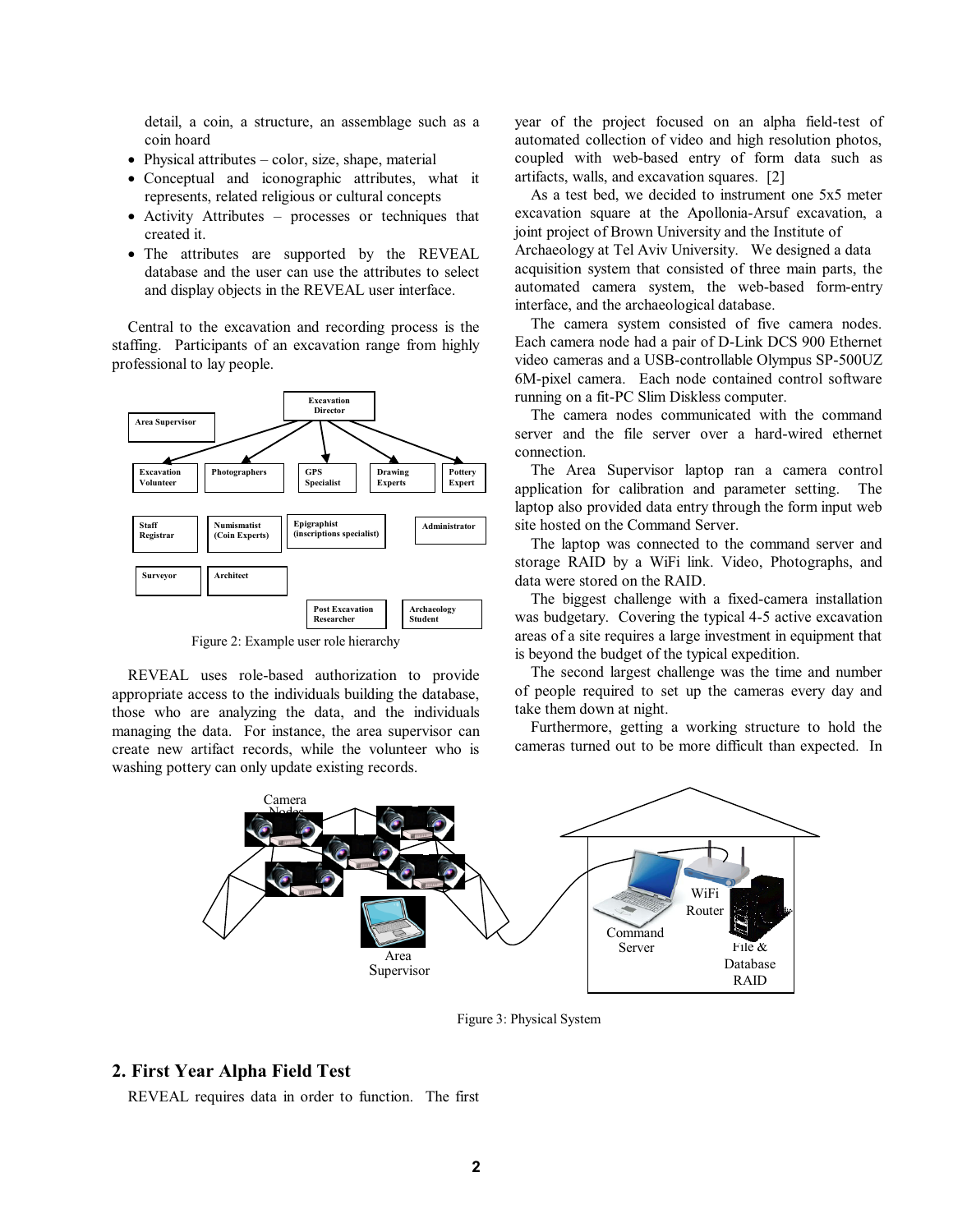order to have full image coverage there were five camera nodes, one on each corner of the 5x5 meter excavation square, and one over the center. To avoid impeding the archaeologists, the cameras were mounted on a framework over the excavation square.

Several different framework solutions were explored. Setting up a commercially available framework over the excavation turned out to impede the archaeologists too much and had the disadvantage of sinking into the sand baulks at the edge of the pit.

Attaching the cameras directly to the frame of the sunprotection tent got the cameras out of the way of the workers, but the cameras were too far from the bottom of the square to record sufficient detail and it was very difficult to get the cameras attached and oriented each day.

The final solution was to build a suspended frame that hung above the workers but could be adjusted to be the right distance from the excavation and could be lowered for easy mounting and dismounting of the cameras at the beginning and end of the day. This framework was at the right height, but moved when the wind blew, compromising the quality of the images.

Camera calibration also turned out to be more difficult in the field than expected. Each camera node had to be oriented so that the excavation filled the field of view. The



Figure 4: From top left: standalone frame, camera connected to sun-protection tent, suspended camera framework

DCS 900 video camera has a fixed focus lens, so after each node was mounted, the two video cameras had to be manually focused. With the camera node mounted on the frame, the only way to tell if it was correctly oriented and focused was to look at programmatically "grabbed" images with the computer. The software interface for grabbing and displaying images was not streamlined for this task, which slowed the process. In addition, the bright sunlight and the dust made it very hard to see the computer screen.

As excavation progressed through the day, the depth of the bottom of the excavation could change sufficiently that

the fixed focus cameras were no longer in focus. This required the users to check periodically to see if the cameras were still in focus, and if not, either recalibrate them or lower the camera framework to compensate.

Another problem was that the workers blocked the active work area in the camera's field of view. The intent of having continuous video was to be able to roll-back



Figure 5: Occluded view of the active excavation area

time. This would make it possible to answer questions like what was immediately above an artifact, even if that had not been manually recorded at the time. However, practically, all that was visible on the video were the backs of the people doing the excavation. The uninteresting parts of the excavation are clearly visible, but the critical area is obscured by the people doing the work.

The computer hardware consisted of the area supervisor's laptop, the base station with the router, Command Server, and storage RAID, and the wiring that connected the base station to the camera nodes.

Initially, all this equipment had to be set up every day. A major difficulty was setting up and maintaining the connections between the cameras and the computers. First, there were so many connections that it was time consuming and delayed the start of excavation. Second, some of the connections did not have industrial connectors and had issues with getting disconnected. In particular, the network connections were unreliable, and they were critical to communicating with the cameras.

Permanently mounting the computers and network router in a single case allowed their interconnections to be permanent so that only the camera connections needed to be redone each day.



Figure 6: Permanently mounting the computers in a case simplified setup and made the connections more reliable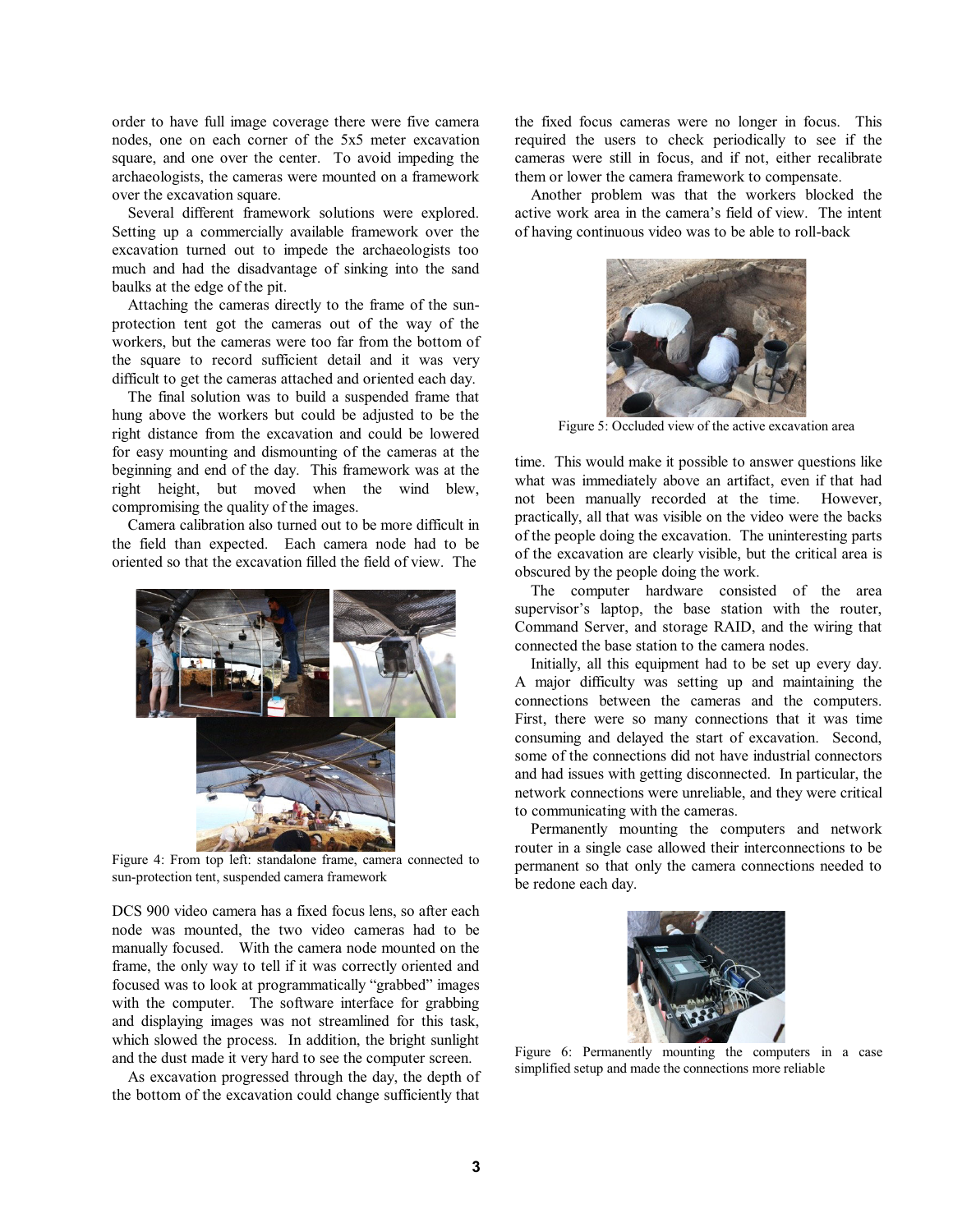The strong Mediterranean sunlight washed out the laptop displays. They could only be used in shaded areas and even then could be hard to read.

The dust at the site was a continual problem. Dust on the laptop screen made it hard to read even out of direct sunlight. Dust was also a problem for all the computer hardware, getting into the fans and connectors.

Aggravating the situation, the humidity (and resulting sweat) turned the dust to mud, smearing the screen and clogging the connectors.



Figure 7: Sunlight and dust obscured the laptops screens

Heat was an issue for the computers. Ideally they should have been placed in a fan-cooled environment.

The user interface was designed for a 1024x768 resolution or larger. But field laptops are typically small, and the difficult viewing conditions due to sun and dust made 600x800 a common display resolution to keep the text large. The result was a lot of time lost to scrolling around trying to find fields that were off the screen.

The user screens assumed that all the data for an artifact or other entity would be entered at one time. However, the initial record has a limited amount of data. Later, after cleaning and further examination, the data was updated. As the excavation progresses, earlier finds may be better understood and the data updated again. The user interface presented all the fields in one large form and did not order them appropriately for the steps in the process. This caused the users irritation and lost time from scrolling around the display. There are also fields that could have been filled in based on the context, which would have helped speed the data entry.

The tools for examining the data once it was entered into the database were quite limited, which made it hard for the users to check and correct data once it was entered.

The decision to use a high-level UI form tool worked well. The users wanted different fields in the forms. Using a Ruby on Rails with Active Scaffolding made that possible in the field.

### **3. Lessons Learned**

A fixed framework is difficult to construct, tends to be too flimsy to hold the cameras steady in wind, and is either too far from the active area for the cameras to be effective, or is in the way of the workers.

The fixed cameras were too difficult to physically install and remove each day. They needed quick-connect mounts that could be left in the correct position and orientation. The wiring needed to be reduced to just power and all other communication should be by WiFi.

The cameras were difficult to orient and get focused. The cameras should operate in an auto-focus and auto exposure mode. The software for checking the image should be very quick to use. The computer display should be visible in bright sunlight.

The recorded video did not provide a significant return to the archaeologists, so did not justify the cost and complexity of setting it up and running it.

Ideally, data entry and camera calibration should be possible from a hand-held device that is readable in direct sunlight.

Dust got into everything. The laptop would need to be protected somehow, or a ruggedized version used. The base station hardware should be in a sealed, filtered, cooled box. All external connectors should be industrial-grade dust-proof connectors.

In spite of all the issues, data was recorded for this year, and was also augmented with manually entered data from the records for 2006. This data is being used to develop the REVEAL data analysis tools.

## **4. Second Generation**

The next revision of REVEAL builds on the lessons learned from the first revision and extends the functionality into the analysis stage of the archaeological process.

We will reduce the cost and introduce flexibility by replacing the fixed camera system with a hand held camera and a photographing process for the users to follow. We will be stepping back from the continuous recording. The users already take photos at significant points, such as an artifact being found or a level being exposed. We trade off simplified hardware for more complex software challenges.

We will have the archaeologists extend their current limited number of hand-held camera photographs into a larger overlapping series of photographs that have sufficient information for a Scale Invariant Feature Transform (SIFT) algorithm and camera calibration software [3][4][5] to locate the photos relative to each other. We are investigating 3D curve sketch-based calibration[6]. By including markers at geo-located points, and using a marker location and tracking algorithm we will locate the photos in real world coordinates.

The photographs will then be fed to a 3D model generation algorithm which will generate a representation of the 3D scene, then create a surface model for import into the REVEAL 3D display [7].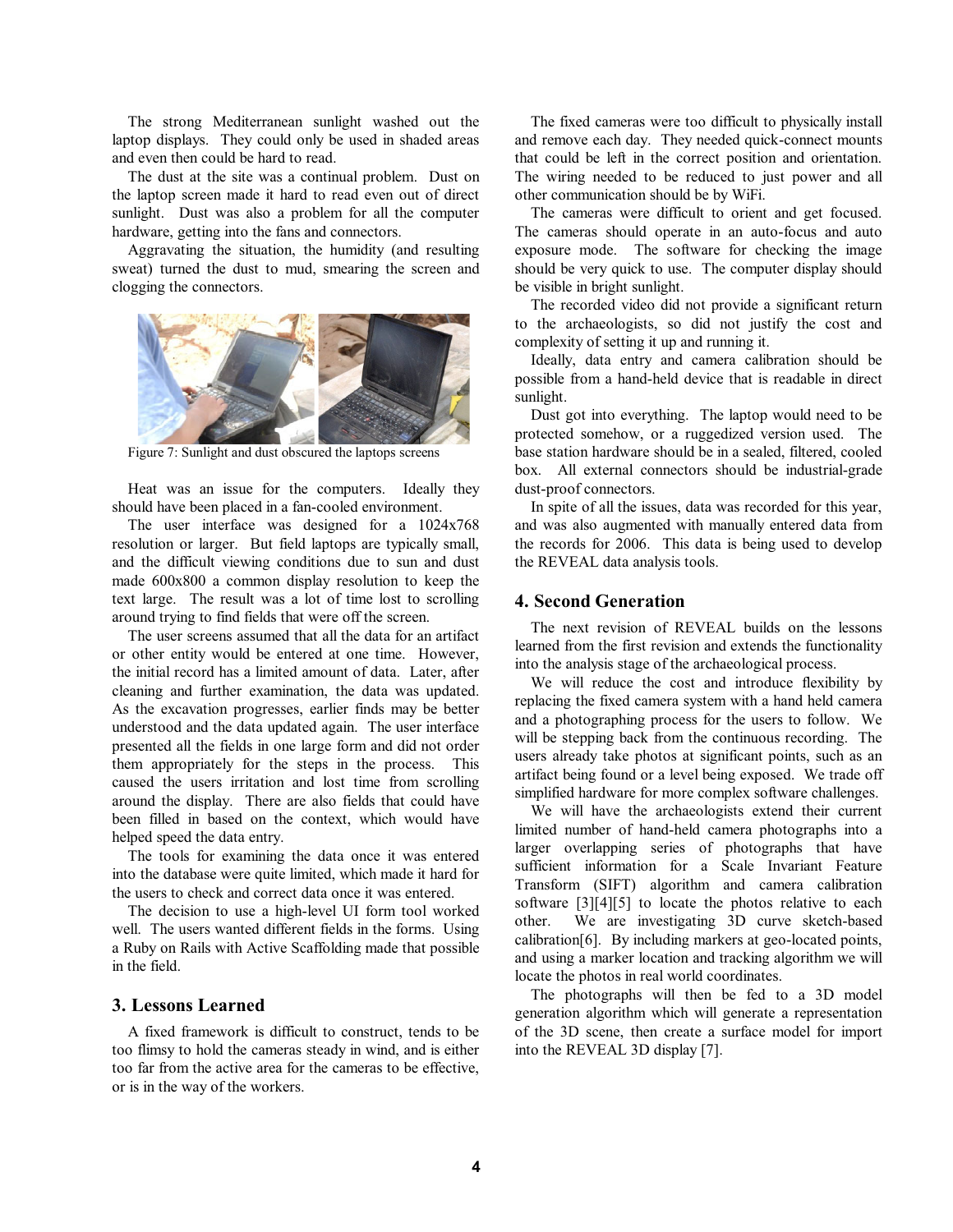

Figure 8: Geo-locating Photographs. Take overlapping photographs of sides and bottom of active excavation area. Make sure some photographs include geo-located markers

The 3D models can then be used to show the in-situ positions of artifacts for a better understanding of their spatial relationships. Also, taking measurements from the 3D models can be used to augment or replace traditional measurement tools.



Figure 9: Example of overlapping photographs for use in geolocating excavation photographs and automatic generation of 3D excavation site models

#### **5. New Features**

New in this generation of REVEAL are analysis tools that allow the archaeologists to immediately benefit from the data they have entered and the photos they have taken.

The analysis environment integrates a wide variety of data representations, from 3D reconstructions, to "live" site plans, charts, graphs, down to traditional spread sheets. This allows instant rendering of data in site context, providing faster and more comprehensive understanding of the subject matter embodied in the data. Figures 10 and 11 show snapshots of the REVEAL analysis interface while an archaeologist is answering the question "What pottery fragments were found in Area M, excavation square E2, how were they distributed spatially, and what excavation photographs do we have showing those fragments in-situ?"

Note that this question is important for understanding the use of the site over time, but it would be a very time consuming question to answer with existing tools. REVEAL is able to show the archaeologists their data in full 2D and 3D context as soon as it is acquired in the field. The 3D model interface also allows importing externally created 3D models, such as a reconstruction of the Apollonia-Arsuf castle through procedural modeling and laser scans of the castle walls [8][9]. These can then be geo-located and used in conjunction with the rest of the REVEAL data to examine the archaeological data in context.



Figure 10: Interactive 2D site plan window



Figure 11: Photo window and interactive 3D Model window

The REVEAL interface also allows the data to be formatted and exported for use by external applications, such as GIS systems and for importing into publications.

The new version of REVEAL will provide a distributed processing environment which will allow photographs and data to be fed to a server farm running distributed algorithms.

Currently under development for use in the REVEAL distributed environment is a fragment assembly application for reconstructing pots from pot sherds [10][11][12].